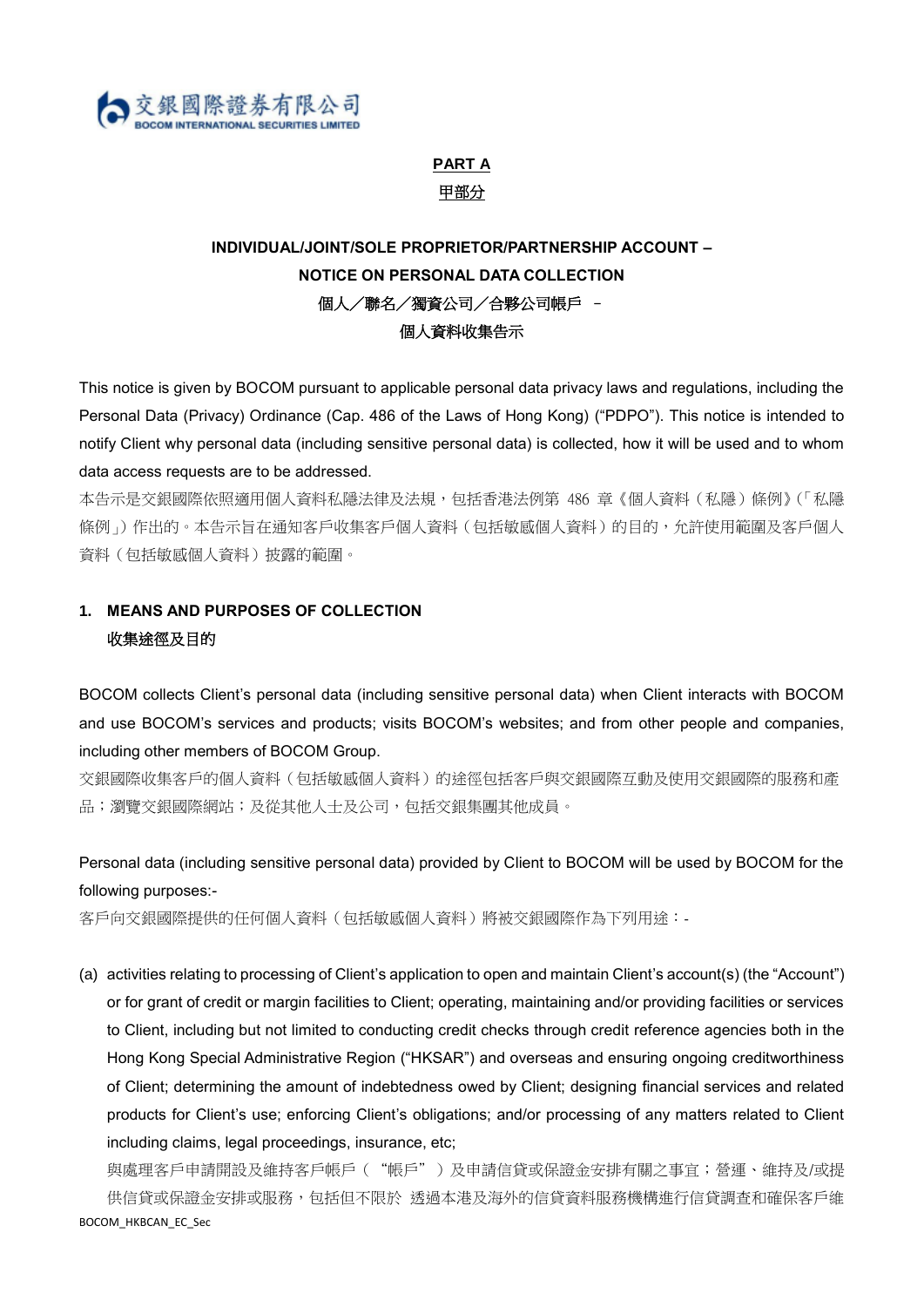持可靠信用;確定客戶所欠的負債款額;設計客戶使用的金融服務及有關產品;執行客戶所負義務;處理任何 與客戶相關之事宜,包括申索、法律程序、保險等;

- (b) activities relating to purchasing, selling, investing, exchanging, acquiring, holding, disposing of and generally dealing in and with all kinds of securities or products (including funds) on behalf of Client and/or any related matters including investigations and enquiries from relevant regulators, executing brokers custodians, relevant service providers for the purpose of compliance with the relevant regulatory requirements; 代客戶購買、出售、投資、交換、獲得、持有、處置及一般作出各種與證券和產品(包括基金)之交易及/或與 其有關之事宜,包括相關監管機構、執行經紀託管人、相關服務供應商為遵守相關監管要求而進行的調查和查 詢;
- (c) maintenance of particulars and data in compliance with the PDPO and subsidiary legislation which are enacted and effective in HKSAR relating to securities business and transactions, the codes of the Securities and Futures Commission ("SFC"), the rules and regulations of The Stock Exchange of Hong Kong Limited (the "Exchange") and Hong Kong Securities Clearing House (the "Clearing House"); compliance with antimoney laundering obligations of BOCOM, and provision or making disclosure of Client's personal data (including sensitive personal data) as required by law or to SFC, the Exchange, the Clearing House or any other local or overseas governmental or regulatory authorities upon request whether such request is enforceable in law;

保存有關資料,以符合於私隱條例及本港制訂及生效之有關證券業務及交易的條例及附屬規例、證券及期貨事 務監察委員會(「證監會」)的守則、香港聯合交易所有限公司(「聯交所」)及香港中央結算有限公司(「結算 公司」)的規則及規例、遵守反洗錢的條例及義務;以及按法定要求提供或披露客戶個人資料(包括敏感個人 資料)或就聯交所、證監會、結算公司或任何其他本港或海外政府機構或監管機構的要求而提供的客戶個人資 料(包括敏感個人資料),無論該等要求是否在法律上可強制執行;

- (d) marketing products and services which may be of interest to Client; 向客戶推廣客戶可能有興趣的產品及服務;
- (e) data privacy safety review, investigation or complaint; and 資料隱私安全審查、調查或投訴;及
- (f) any other purpose to which Client may from time to time agree. 客戶不時同意的其他用途。

### **2. THE OBLIGATION TO PROVIDE PERSONAL DATA**  提供個人資料的責任

2.1 It is obligatory for Client to supply the personal data (including sensitive personal data) as required by BOCOM to enable BOCOM to provide the required services to Client. If Client fails to supply the required personal data (including sensitive personal data), BOCOM may refuse to open or maintain the Account or establish or continue facilities or may refuse to provide relevant services to Client.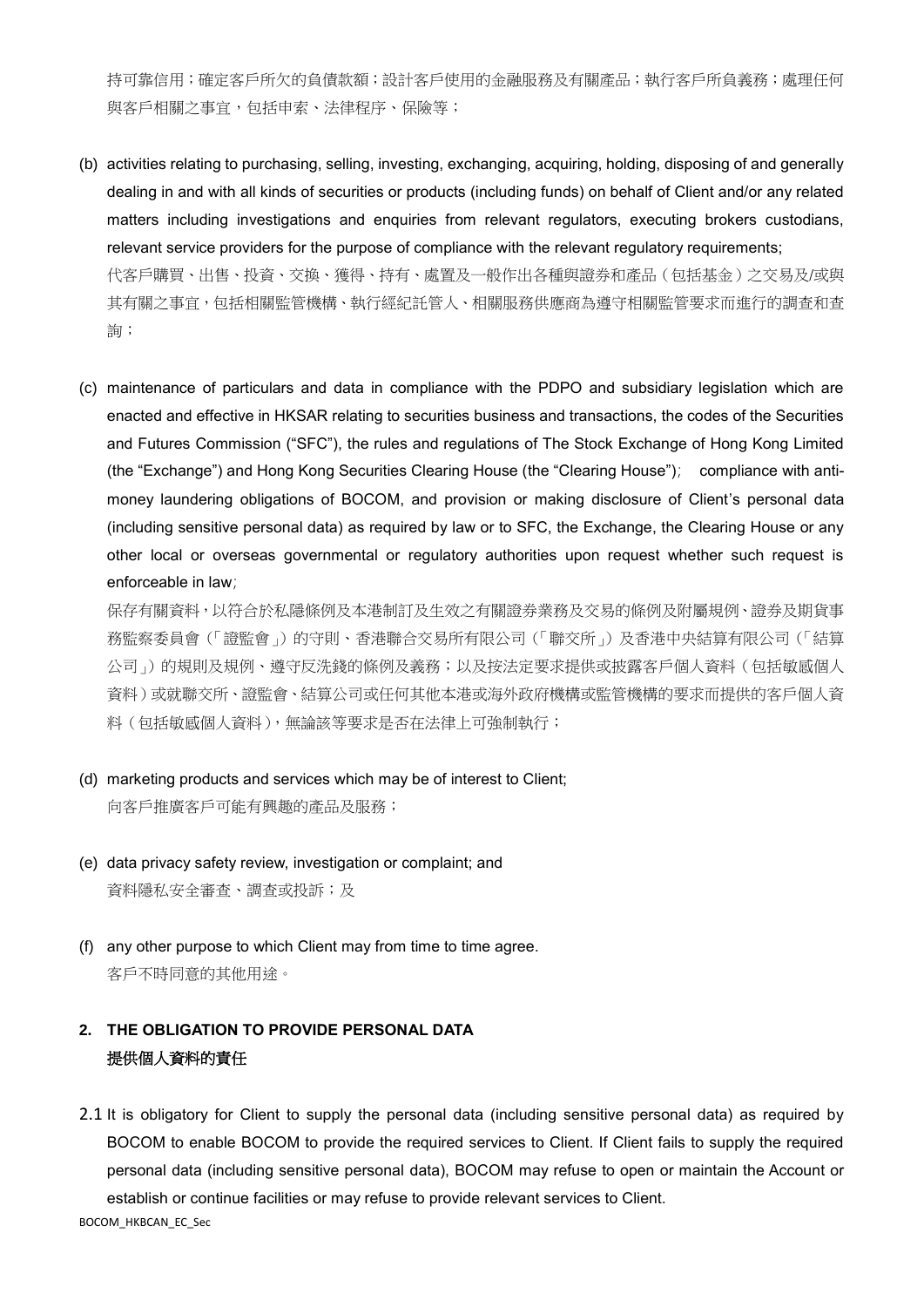客戶有責任向交銀國際提供所需的個人資料(包括敏感個人資料)以使交銀國際能向客戶提供所需的服務。如 客戶未有提供所需個人資料(包括敏感個人資料),交銀國際可拒絕為客戶開設或維持帳戶、開設或維持信貸 或保證金安排或提供有關的服務。

2.2 It is also the case that Client's personal data (including sensitive personal data) is collected in the ordinary course of the continuation of the relationship; for example, when Client provides funding, applies for credit or when BOCOM obtains information from credit reference agencies.

在正常的業務關係過程中,例如,當客戶提供資金、申請貸款或交銀國際從信貸資料服務機構獲取資料時,亦 會向客戶收集個人資料(包括敏感個人資料)。

2.3 Having regard to Client's obligations under the PDPO, when providing any personal data (including sensitive personal data) to BOCOM, Client should confirm that the personal data (including sensitive personal data) provided is accurate.

鑒於客戶在私隱條例下的責任,當向交銀國際提供個人資料(包括敏感個人資料)時,客戶須確認所提供的個 人資料(包括敏感個人資料)為正確的資料。

### **3. CLASSES OF TRANSFEREES**  接觸資料人士

3.1 BOCOM may, as it deems necessary, transfer or disclose to its agents or nominees, associates, individuals or corporations dealing with securities, futures and options clearing and the auditors of BOCOM Client's personal data (including sensitive personal data) to operate Client's account or to carry out the activities described in 1(b) above.

交銀國際如認為有需要,可向處理證券、期貨及期權結算的代理人或代名人、聯系人、個人或法團及交銀國際 的核數師轉移或披露客戶的個人資料(包括敏感個人資料)以運作帳戶或進行上述 1(b) 所提及的事宜。

3.2 BOCOM may disclose Client's personal data (including sensitive personal data) as required by law or to SFC, the Exchange, the Clearing House or any other local or overseas governmental or regulatory authorities upon request whether such request is enforceable in law.

為符合法定的要求或應證監會、聯交所、結算公司或任何其他本港或海外政府機構或監管機構的要求,無論該 等要求是否在法律上可強制執行,交銀國際可披露客戶的個人資料(包括敏感個人資料)。

3.3 BOCOM may also transfer or disclose Client's personal data (including sensitive personal data) to any members of BOCOM Group, its affiliates, agents, assignee, contractors, third party providers, custodians, information service providers, providers of execution facilities, providers of other financial products (including their respective delegates) (whether in Hong Kong or elsewhere), service providers or subcontractors, any financial institution or dealer with which the Client has or proposes to have dealings, any credit reference agency and in the event of default, any debt collection agency, any actual or proposed assignee of BOCOM or participant or sub-participant or transferee of BOCOM's rights in respect of Client, any person providing or proposing to provide guarantee or security for Client's obligations, and BOCOM will not be liable to you for any consequences arising out of such transfer or disclosure.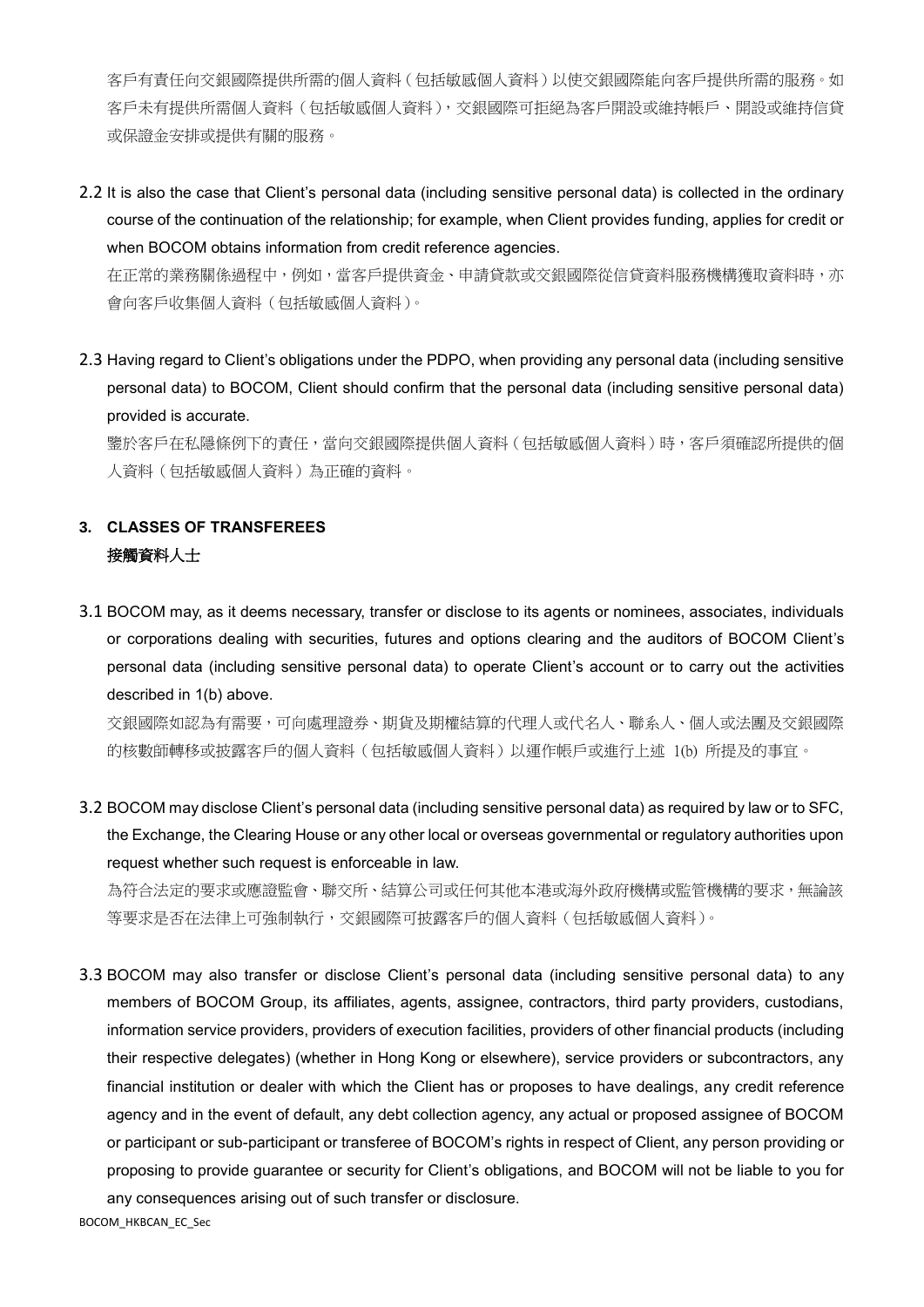交銀國際亦可向任何交銀集團成员、其聯屬人、代理人、承讓人、承判商、第三方提供者、保管人、資料提供 者、提供執行服務者、其他金融產品提供者(包括其委託人)(不論於香港或境外)、服務提供者或分判商、任何 客戶現時或將來有可能產生交易的金融機構或交易商, 在違反協議的情況下,任何追債公司,任何實際或擬 交銀國際的承讓人或任何交銀國際將其對客戶權益轉讓、參與或次參與人士、任何對客戶的責任提供或擬提供 擔保或抵押保證的人士轉移或披露客戶的個人資料(包括敏感個人資料),而交銀國際無需就此等轉移或披露 所產生的後果對客戶承擔任何責任。

3.4 BOCOM may also disclose or transfer Client's personal data (including sensitive personal data) to law enforcement agencies for the purpose of prevention of money laundering or other crimes. 為防止洗黑錢或其他罪行,交銀國際亦可向執法機構提交或披露客戶個人資料(包括敏感個人資料)。

## **4. STORAGE AND RETENTION** 存儲和保留

BOCOM may store the personal data (including sensitive personal data) provided by Client locally or overseas including in the cloud. Personal data (including sensitive personal data) provided by Client is retained for as long as the purposes and any directly-related purposes for which such data was collected continue. Once it is not necessary to use the personal data (including sensitive personal data) to fulfil such purposes (and directly-related purposes), it is then destroyed within a reasonable time unless its retention is required to satisfy legal, regulatory or accounting requirements.

交銀國際可將客戶的個人資料(包括敏感個人資料)儲存於本港或海外,包括雲端。交銀國際將按收集資料的相關 目的所需的時間保留客戶的個人資料(包括敏感個人資料)。當已經沒有必要為相關目的使用客戶的個人資料(包 括敏感個人資料)時,除非交銀國際為了符合法律、監管或會計上的要求而須予以保留外,該等個人資料(包括敏 感個人資料)將會於合理時間內被銷毀。

# **5. ACCESS TO PERSONAL DATA**  查閱個人資料

Client may request access to Client's personal data (including sensitive personal data) and may request BOCOM to correct any inaccurate personal data (including sensitive personal data). BOCOM shall be entitled to charge a reasonable fee for processing any data access request.

客戶可向交銀國際要求查閱及更改不正確的個人資料(包括敏感個人資料)。交銀國際有權向客戶收取合理費用以 便處理有關要求。

### **6. ENQUIRIES 查詢**

BOCOM\_HKBCAN\_EC\_Sec Enquiries concerning Client's personal data (including sensitive personal data) with BOCOM, including the request for access and corrections, or withdrawal of consent to process personal date,should be addressed to:- 如客戶對交銀國際收集的個人資料(包括敏感個人資料)有任何疑問,包括查閱及更改有關的個人資料(包括敏感 個人資料),或撤回處理個人資料的同意,均可致函:-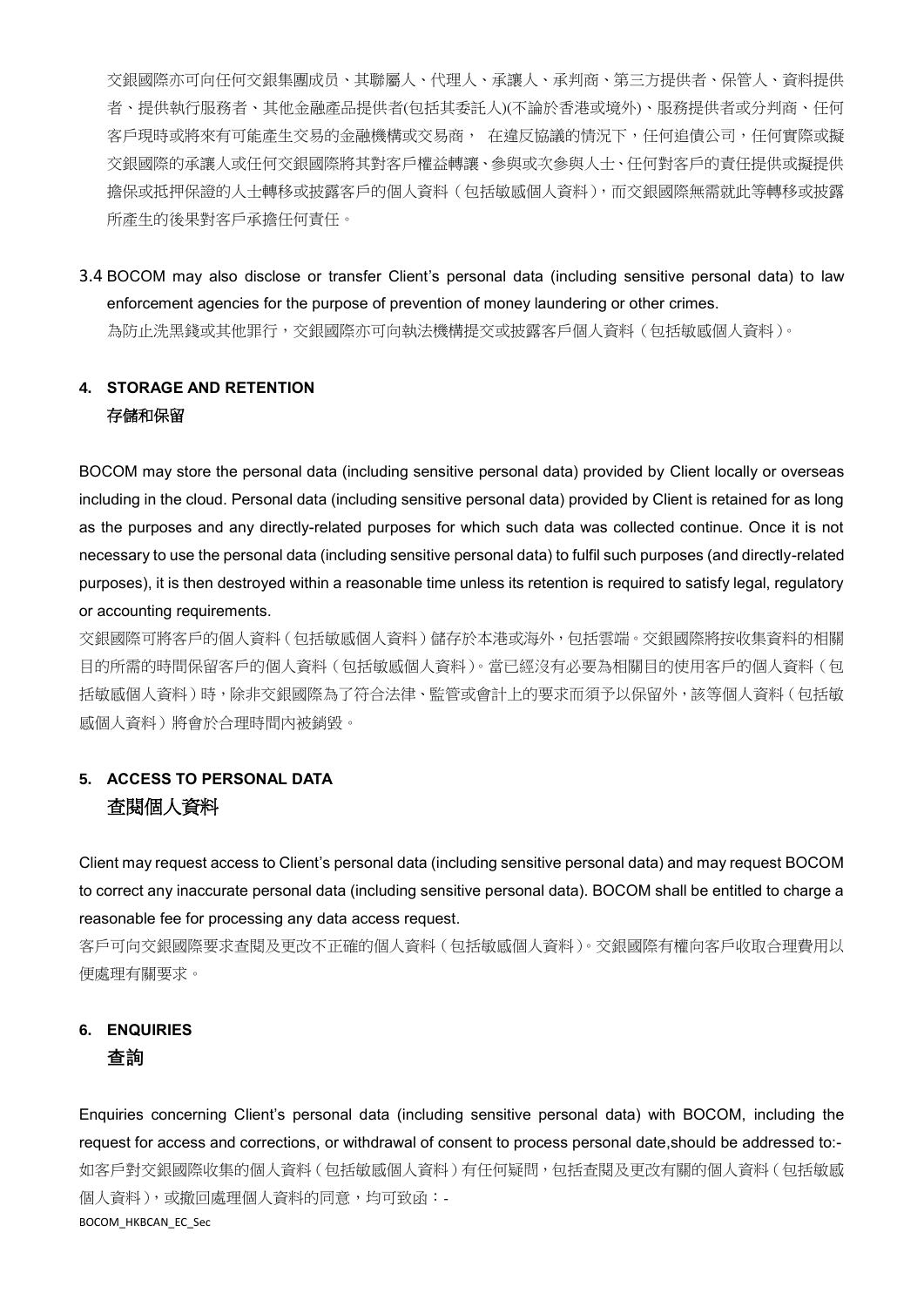Data Protection Officer BOCOM International Securities Limited 9th Floor, Man Yee Building, 68 Des Voeux Road Central Hong Kong Telephone: 2297 9888 Fax: 2851 9955 / 2851 9876 香港中環德輔道中 68 號 萬宜大廈 9 樓 交銀國際證券有限公司 資料保護主任收 電話號碼:2297 9888 傳真號碼:2851 9955 / 2851 9876

In this notice, all references to "personal data" refer to any personally identifying data, including names; email and postal addresses; telephone, fax and mobile numbers; gender, date of birth; income and education level; credit history and sensitive personal data. All references to "sensitive personal data" includes information relating to ethnicity, race, political beliefs, biometric identification, religious beliefs, healthcare, criminal records, specific identities, financial account, individual location tracking, etc. All references to "BOCOM" refer to BOCOM International Securities Limited and BOCOM International Asset Management Limited collectively or individually and all references to "BOCOM Group" refer to BOCOM together with its holding companies, subsidiary companies, associated companies and affiliated companies collectively or individually. All references to "Client" include prospective and existing clients, visitors to BOCOM's website and individuals who participate in promotion, contest or game.

本告示中之"個人資料"指個人識別數據,包括姓名、電子郵件、郵政地址、電話、傳真和手機號碼、性別、出生 日期、收入和教育水準、信用記錄及敏感個人資料等。"敏感個人資料"包括與種族、政治信仰、生物識別、宗教 信仰、醫療健康、犯罪記錄、特定身份、金融賬戶、行蹤軌跡等相關的信息。"交銀國際"即共同或個別為交銀國 際證券有限公司及交銀國際資產管理有限公司。"交銀集團"即共同或個別為交銀國際連同其控股公司、子公司、 附屬公司及關聯公司。客戶包括未來及固有客戶、交銀國際網頁的訪客及參與促銷、比賽或遊戲的個別人士。

In case of discrepancies between the English and Chinese versions, the English version shall prevail. 倘若中文文本與英文文本出現歧義,一概以英文文本為準。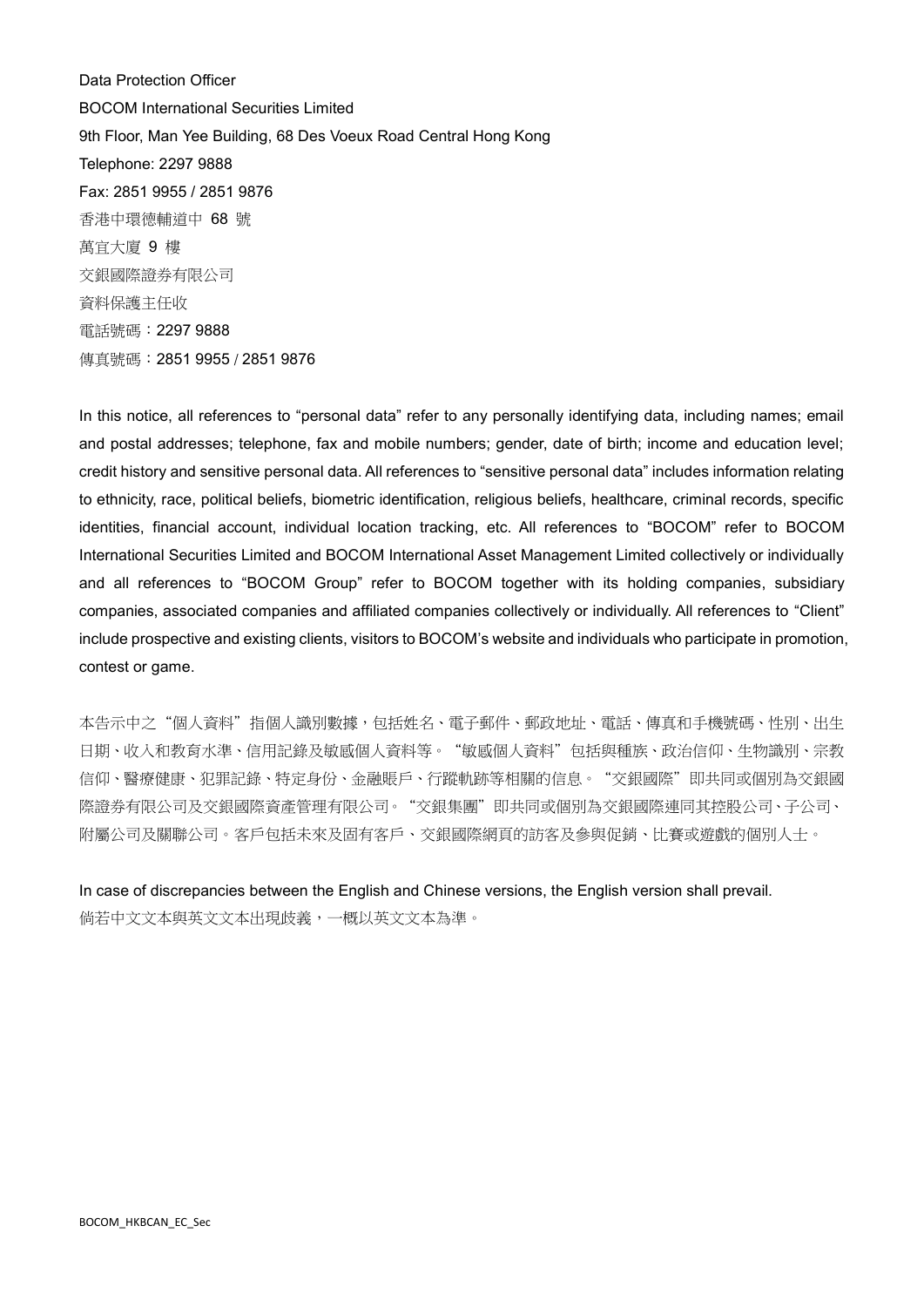### **PART B** 乙部分

# **PERSONAL INFORMATION COLLECTION STATEMENT CONCERNING TRADING OF SECURITIES LISTED ON THE STOCK EXCHANGE OF HONG KONG** 有關買賣於香港聯合交易所上市證券的個人資料收集聲明

### **Processing of Personal Data as part of Trading in Securities Listed on the Stock Exchange of Hong Kong** 處理個人資料作為香港聯合交易所上市證券交易的一部份

You acknowledge and agree that in providing services to you in relation to securities listed or traded on the Stock Exchange of Hong Kong ("SEHK") and for complying with the rules and requirements of SEHK and the Securities and Futures Commission ("SFC") in effect from time to time, BOCOM International Securities Limited ("we" or "BOCOM"), will be required to:

您/您們明白並同意,交銀國際證券有限公司(下稱「我司」或「交銀國際」)為了向您/您們提供與在香港聯合 交易所(「聯交所」)上市或買賣的證券相關的服務,以及為了遵守不時生效的聯交所與證券及期貨事務監察委員 會(「證監會」)的規則和規定,我司需要:

- (i) tag each of your orders submitted to the SEHK with a Broker-to-Client Assigned Number ("BCAN") that is unique to you or the BCAN that is assigned to your joint account with us, as appropriate; and 在您/您們的每個提交予聯交所的交易指令中附加券商客戶編碼(「券商客戶編碼」),此是您唯一的券 商客戶編碼或(如賬戶為聯名賬戶物名賬戶獲分配的券商客戶編碼,視情況而定;及
- (ii) provide to SEHK your assigned BCAN and such identification information ("Client Identification Data" or "CID") relating to you as the SEHK may request from time to time under the Rules of the Exchange of SEHK.

向聯交所提供您/您們獲分配的券商客戶編碼及聯交所可能根據《聯交所規則》不時要求索取的關於您/ 您們的身份識別資料(「識別信息」)。

Notwithstanding any restriction, purpose or condition set out in any previous agreement or notification we have given you or consent we have obtained from you in respect of the processing of your personal data in connection with your account and our services to you, you acknowledge and agree that we may collect, store, process, use, disclose and transfer any personal data relating to you (including your CID and BCAN(s)) as part of our SEHK listed securities trading service, including but not limited to –

儘管此前我司對您/您們的帳戶或向您/您們提供服務時就處理您/您們的個人資料發出的任何通知或協議中列 出了任何限制、目的或條件或已向您/您們取得了同意,您/您們確認及同意,作為我司提供聯交所上市證券交 易服務的一部份,我司可以作出下述的收集、儲存、處理、使用、披露及轉移您/您們的個人資料(包括您/您們 的客戶識別信息及券商客戶編碼)的行為,包括但不限於-

(a) disclosing and transferring your personal data (including CID and BCAN(s)) to SEHK and/or the SFC in accordance with the rules and requirements of SEHK and the SFC in effect from time to time;

BOCOM\_HKBCAN\_EC\_Sec 根據不時生效的聯交所及證監會規則和規定,向聯交所及/或證監會披露及轉移您/您們的個人資料(包括客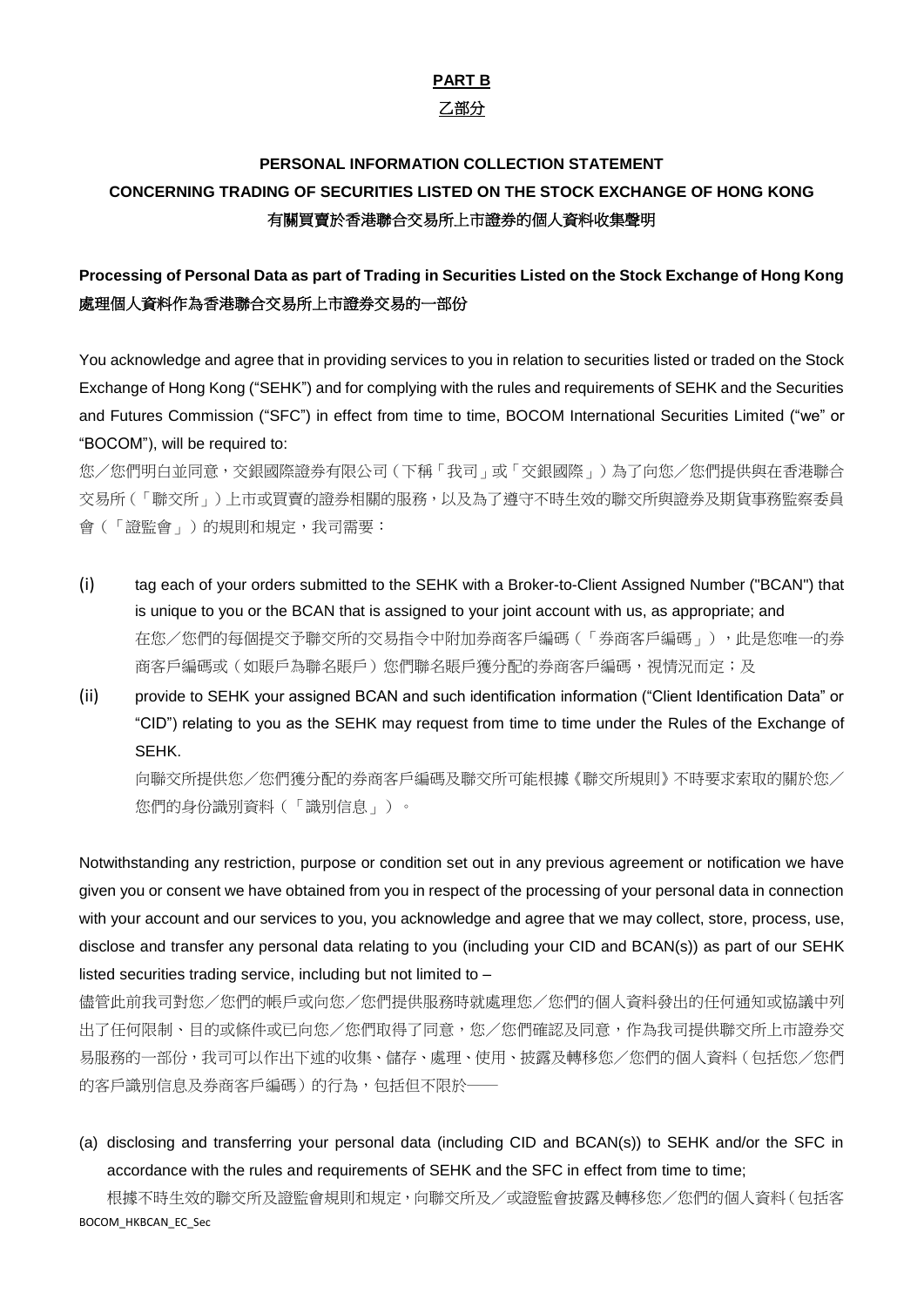戶識別信息及券商客戶編碼);

(b) allowing SEHK to: (i) collect, store, process and use your personal data (including CID and BCAN(s)) for market surveillance and monitoring purposes and enforcement of the Rules of the Exchange of SEHK; and (ii) disclose and transfer such information to the relevant regulators and law enforcement agencies in Hong Kong (including, but not limited to, the SFC) so as to facilitate the performance of their statutory functions with respect to the Hong Kong financial markets; and (iii) use such information for conducting analysis for the purposes of market oversight;

允許聯交所: (i)收集、儲存、處理及使用您/您們的個人資料(包括客戶識別信息及券商客戶編碼),以便監 察和監管市場及執行《聯交所規則》;(ii)向香港相關監管機構和執法機構(包括但不限於證監會)披露及轉移 有關資料,以便他們就香港金融市場履行其法定職能;及(iii)為監察市場目的而使用有關資料進行分析;

(c) allowing the SFC to: (i) collect, store, process and use your personal data (including CID and BCAN(s)) for the performance of its statutory functions including monitoring, surveillance and enforcement functions with respect to the Hong Kong financial markets; and (ii) disclose and transfer such information to relevant regulators and law enforcement agencies in Hong Kong in accordance with applicable laws or regulatory requirements; and

允許證監會: (i)收集、儲存、處理及使用您/您們的個人資料(包括客戶識別信息及券商客戶編碼),以便其 履行法定職能,包括對香港金融市場的監管、監察及執法職能;及(ii)根據適用法例或監管規定向香港相關監管 機構和執法機構披露及轉移有關資料;及

(d) providing BCAN to Hong Kong Securities Clearing Company Limited ("HKSCC") allowing HKSCC to: (i) retrieve from SEHK (which is allowed to disclose and transfer to HKSCC), process and store your CID and transfer your CID to the issuer's share registrar to enable HKSCC and/ or the issuer's share registrar to verify that you have not made any duplicate applications for the relevant share subscription and to facilitate IPO balloting and IPO settlement; and (ii) process and store your CID and transfer your CID to the issuer, the issuer's share registrar, the SFC, SEHK and any other party involved in the IPO for the purposes of processing your application for the relevant share subscription or any other purpose set out in the IPO issuer's prospectus.

向香港中央結算有限公司(「香港結算」)提供券商客戶編碼以允許香港結算:(i)從聯交所取得、處理及儲存 允許披露及轉移給香港結算屬於您/您們的客戶識別信息,及向發行人的股份過戶登記處轉移您/您們的客 戶識別信息,以便核實您/您們未就相關股份認購進行重複申請,以及便利首次公開招股抽籤及首次公開招股 結算程序;及(ii)處理及儲存您/您們的客戶識別信息,及向發行人、發行人的股份過戶登記處、證監會、聯交 所及其他公開招股的有關各方轉移您/您們的客戶識別信息,以便處理您/您們對有關股份認購的申請,或為 載於公開招股發行人的招股章程的任何其他目的。

### **Consequences of failing to provide personal data or consent** 未能提供個人資料或同意的後果

BOCOM\_HKBCAN\_EC\_Sec By instructing us in respect of any transaction relating to securities listed or traded on SEHK, you acknowledge and agree that we may use your personal data for the purpose of complying with the relevant rules and requirements of SEHK and the SFC in effect from time to time. You also agree that despite any subsequent purported withdrawal of consent by you, your personal data may continue to be stored, processed, used, disclosed or transferred for the above purposes, whether before or after such purported withdrawal of consent.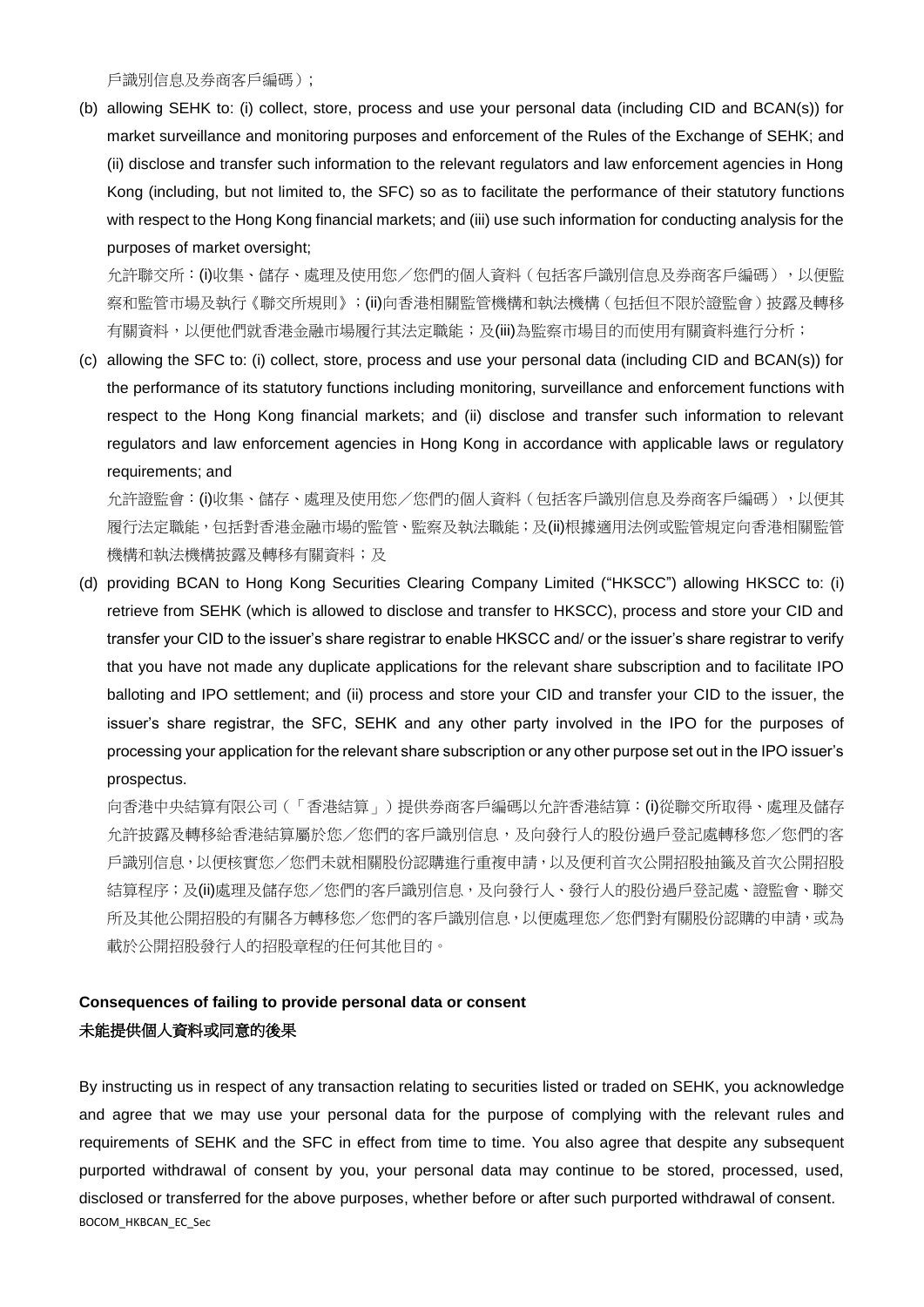通過您/您們指示我司進行任何在聯交所上市或買賣的證券交易時,您/您們確認及同意,我司可以遵守不時生 效的聯交所與證監會相關的規則和規定為目的,使用您/您們的個人資料。您/您們亦同意,即使您/您們其後 宣稱撤回同意,您/您們的個人資料(不論在您/您們撤回同意前或後)仍可繼續被儲存、處理、使用、披露或轉 移以作上述用途。

Failure to provide us with your personal data or consent as described above may mean that we will not, or will no longer be able to, as the case may be, carry out your trading instructions or provide you with securities related services (other than to sell, transfer out or withdraw your existing holdings of securities, if any).

您/您們如未能向我司提供個人資料或上述同意,可能意味著我司不會或不能夠再(視情況而定)執行您/您們 的交易指示或向您/您們提供證券相關服務,惟出售、轉出或提取您/您們現有的證券持倉(如有)除外。